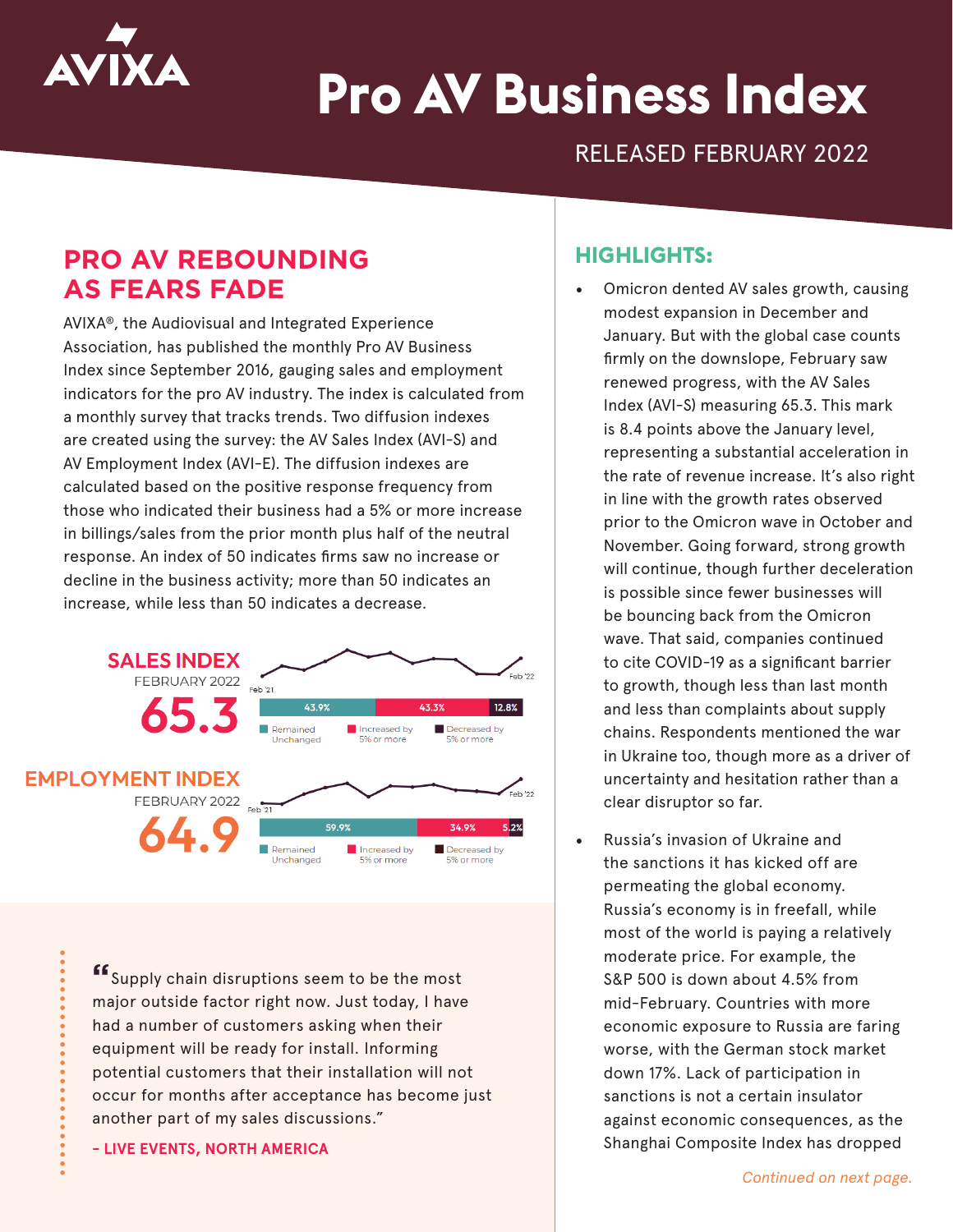

### **HIGHLIGHTS:** *(continued)*

some 5% since mid-February despite China's neutral stance. For pro AV, we anticipate relatively little impact. Eastern European markets will feel the most effects, and supply chain issues face some level of risk. One pro AV aspect that does stand to be negatively impacted is content management systems, as many provider companies rely heavily on staff in Belarus, Russia, and Ukraine. That said, CMS represents only a small fraction of total pro AV revenue, minimizing our industry's overall hit.

• Pro AV employment boom? February saw the AV employment index (AVI-E) record the most rapid payroll expansion since the pandemic and the fourth fastest expansion in the life of the index. At 64.9, the AVI-E was just 1.1 points below its record of 66.0. Though it is fractionally lower than the AVI-S level, it's a more impressive figure because employment is typically much steadier than sales. Since last spring, we've been warning that though AV was running behind the overall economy, a hiring squeeze was coming all the same. Right now, the evidence shows it has started to arrive. Relatedly, overall job growth is also strong, with the U.S. economy adding 678,000 jobs in February as the unemployment rate fell to a pandemic low of 3.8 percent. Tellingly, the job growth was greatly driven by leisure and hospitality, which added 179,000 new jobs. People have not returned to prepandemic norms in the experiential economy, but there is momentum.

## **INTERNATIONAL OUTLOOK**

The gap between North America and the rest of the world continued to grow in February. Last month, we predicted an expansion, and indeed the International AVI-S is now 10.1 points ahead of North America, up from 8 points in January.<sup>2</sup> To be sure, both regions are growing. But at 57.6, North America is experiencing moderate expansion, while the 67.7 International figure represents the second-fastest expansion in the 4.5-year history of the index, just 0.6 points behind October 2018. That's impressive growth!



*Global regional indexes are three-month moving averages (based on prior, forward and current months) due to relative small ample size.*

**"**After staff reductions over multiple years, we are now seeing we are understaffed! Everyone wants the same services we performed previously, but we don't have the budget or staffing to do it!"

**– END USER, NORTH AMERICA**

1 International regions include Europe, Latin America, Middle East/Africa, Asia-Pacific

2 Due to the small sample, the North American and International indexes are based on a 3-month moving average. February 2022 index is preliminary, based on the average of January 2021 and February 2022 and will be final with March 2022 data in the next report.